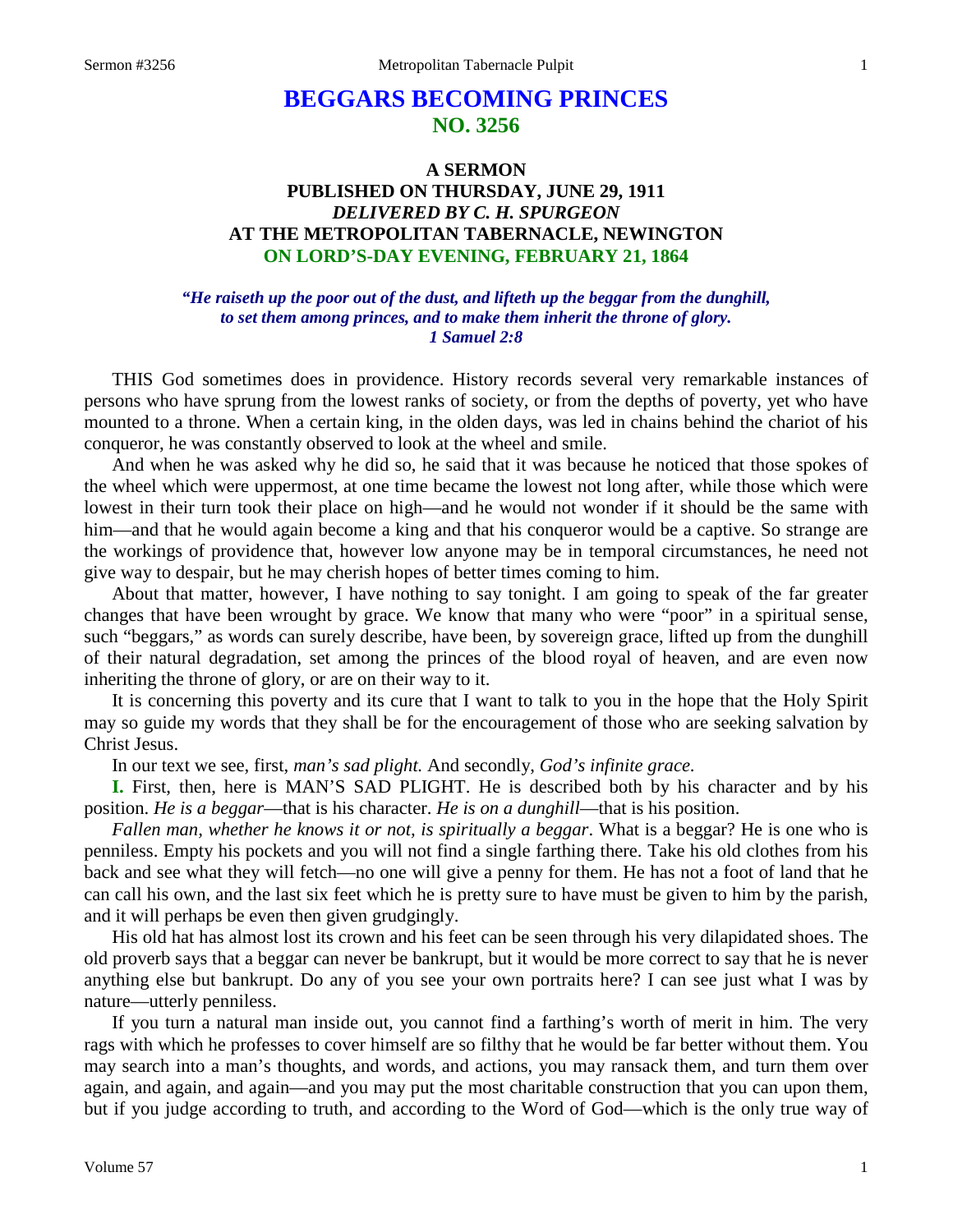judging, you must say of all that is in man, "Vanity of vanities, all is vanity." Never was a beggar so short of money as a sinner is short of merit.

I want to preach experientially tonight, so I ask you how many of us have felt this, how many of us are realizing our spiritual poverty now? Never will a man became rich in faith until first he has learned that he is penniless so far as his own merit is concerned. You must be emptied, you must be drained dry, you must be made to feel and to confess that, in your flesh, there dwells no good thing, or else the sovereign mercy of God and the riches of His lovingkindness shall never be your heritage.

But a beggar is not only penniless, he is also tradeless. The only thing that he can do is to beg. If he had ever learned a trade, he might turn to some handicraft and so earn his living. There are many who would be willing to give him a day's work, but there is nothing that he can do. If you should lend him any tools, he would cut his fingers with them, and then come to you to bind them up. He knows nothing and is good for nothing, he is shiftless, useless, and other men are eager to be rid of him.

He is like an ill weed that only cumbers the ground. He is a hopeless, helpless man, unable to earn a penny—and such is every man of Adam spiritually. Not only has he no merit, but it is impossible for him ever to earn any. I have seen the foolish sons of men trying to win merit—hunting shadows, working in their dreams, seeking to build substantial houses upon sandy foundations, or to make garments out of spiders' webs. Yet they have wearied themselves in vain, for not a particle of merit have they ever been able to earn or win.

Listen, sinner, there is as great a hope of a beggar getting rich as there is of your attaining to eternal life by any deeds of your own. Nay, some beggars do, by scraping and saving, manage to hoard up what is to them comparative wealth, but you may seek to scrape and to save as much as you can—you may watch your morals, and be careful in your deportment, yet not a step nearer heaven will you be for all your pains.

No, you must be born again. God must intervene on your behalf. You must be saved by the grace of God, or not at all, for "by the deeds of the law there shall no flesh be justified in his sight."

> *"Not for our duties or deserts, But of His own abounding grace, He works salvation in our hearts, And forms a people for His praise."*

Further, though there are exceptions to the rule, it is so generally true that it may form part of the description—a beggar is usually a man without a character. The less that is said about his character, the better. He has a habit of helping himself when others do not help him, only that he helps himself to what does not belong to him. If there is anything lying handy, the beggar is very apt to appropriate it.

I suppose that the largest part of beggary results from sin and that you could hardly read any beggar's true history without at the same time reading the story of wrongdoing. Certainly this is the case concerning spiritual beggary, for the sad state of humanity is not one of misfortune, but of sin.

Well do I recollect when the truth stared me in the face and I saw that my character was such that it would have been an act of justice on God's part if He had shut me up in hell. Ask a convinced sinner about his character and see what he will say. Before God opens his eyes and shows him what he really is, he plumes his feathers as proudly as any peacock spreads his fine tail. But when he sees himself as he is in God's sight, he is anxious to hide his head anywhere.

He feels that he is such a mass of corruption—to use Augustine's strong expression, "such a walking dunghill"—that he loathes himself and never dares to open his mouth before God except to cry, "Unclean! Unclean!" "I have heard of thee," said Job, "by the hearing of the ear; but now mine eye seeth thee. Wherefore I abhor myself, and repent in dust and ashes."

A sight of God will soon show us what our own character is. "The heavens are not clean in his sight," said Eliphaz, "how much more abominable and filthy is man, which drinketh iniquity like water."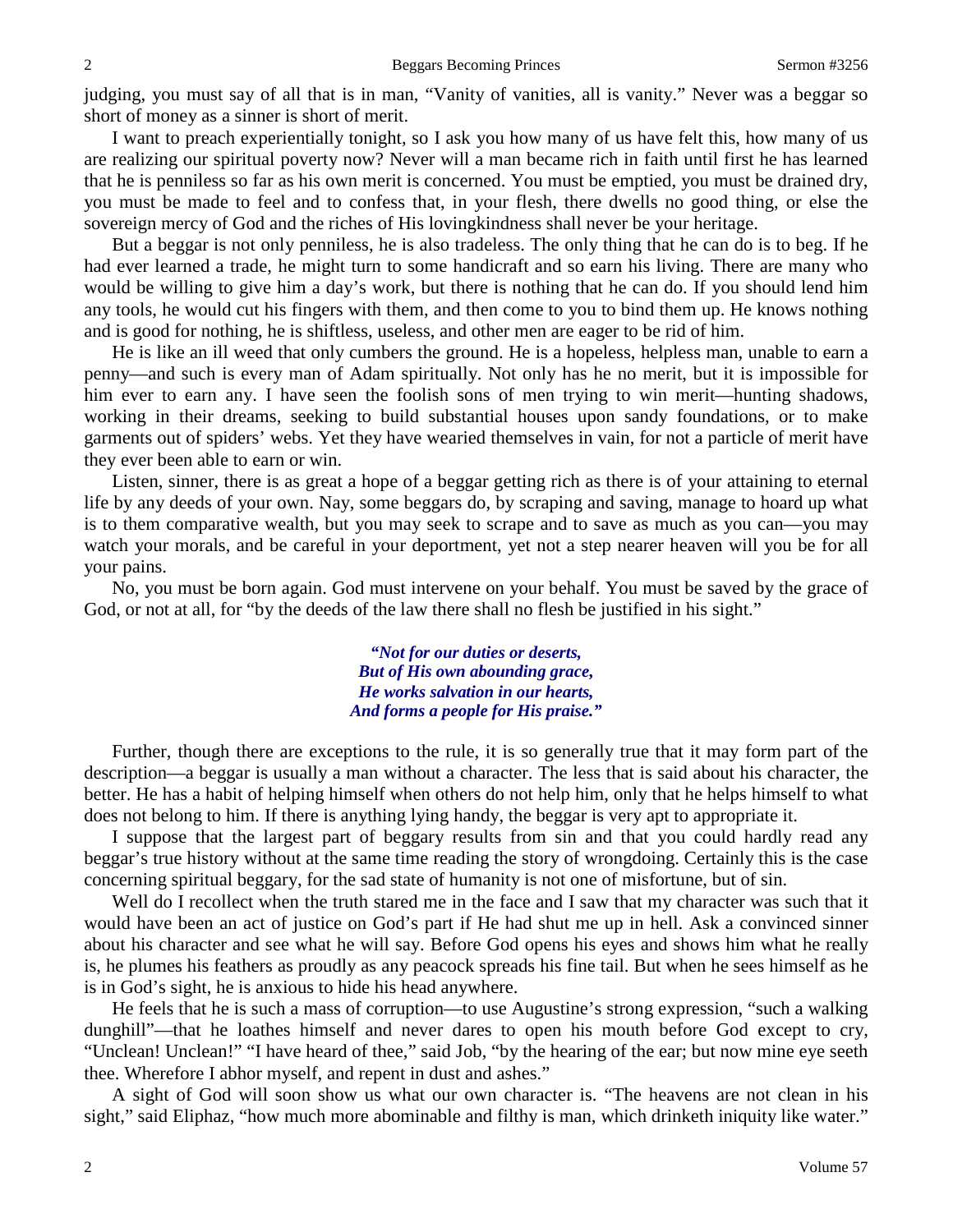May the Lord graciously give us this humbling view of ourselves, for we shall never seek true holiness until we are conscious of our own unholiness. That same divine power which reveals to us the light of God also shows us the darkness of self. It is brightness that discovers dimness, holiness that reveals unholiness, and the purity of God that shows the impurity of man.

I trust that these three points have been burned into our minds and hearts by the Holy Spirit. And if they have, thanks be to His holy name for it, for it is true of all of us by nature that we think we are "rich, and increased with goods, and have need of nothing," while all the time, we are "wretched, and miserable, and poor, and blind, and naked." But when, by grace, any one of us is brought to say with David, "I am poor and needy," with him we can add, "yet the LORD thinketh upon me."

Again, the beggar is usually a man without any friends, or without any friends that are any good to him. In driving through various country districts, I have often seen this notice prominently displayed, "All vagrants found begging in this parish will be prosecuted." Yes, that is English law, which reckons begging as a crime and I suppose it is also an offense to give to beggars, but that is an offense which some people are never likely to commit.

Nobody cares to harbor beggars. They apply to a farmer sometimes, and ask to be allowed to sleep in his barn, but he thinks so ill of them that he bids them begone from his premises for he will have nothing to do with them. If the beggar has any friends at all, they are only the companions who share his poverty, who are generally as vile as he himself is, and who can be of little or no service to him.

And the natural man, as Adam left him, is one who has no friends to help him. I know that he has those whom he calls his friends, his companions in sin who make their kind of mirth for him, but they are really among his worst enemies—they cannot do him any good. He has no friends who can help him. The angels of God can only look upon him as a spectacle of divine mercy, marveling that he is still spared and wondering at his base ingratitude.

But there is no hand in the heavens that can help a sinner except the hand of the Most High God. The saints on earth may look upon the man with pity and pray for him—

#### *"But feeble our compassion proves, And can but weep where most it loves."*

The poverty of sinners is too great for us to cure. We might as well attempt to fill a bag that is full of holes, or to fill to the brim a bottomless vessel, as seek by anything that we can do to bring a sinner nearer to God. No, sinner, apart from God, you have not one friend who can help you. You have no merit with which to help yourself, no power to win any merit, no friend to get any merit for you, and no character to be a recommendation to you. You are a beggar indeed.

Then there is nobody who particularly cares for the beggar's acquaintance. His company is not generally sought after. There are few who make such a supper as that which our Savior described, to which those who were in the highways and hedges were to be compelled to come. Men may give the beggar bread and a place to sleep, but they put him by himself, for he is not a person whom they would like to have in their houses—they know not what loathsome disease he might impart to any who consorted with him.

Now just such is man in his natural state when the Holy Spirit makes him see himself as he is in God's sight. I know that my own moral character was not worse than that of others, and that it was indeed better than the characters of many whom I knew—yet when the Lord opened my eyes to see myself as I really was in His sight, I felt that I was unfit even to go up to His house, and I wondered how believers could let me join in the hymns they were singing, or take any other part in the service.

I have known the time when I would have liked to occupy the worst seat in the chapel, and when I would rather have been where no one could see me, that I might listen to God's Word alone. My going up to the Lord's house, in those days, was like the dog's coming into the dining room, when he tries to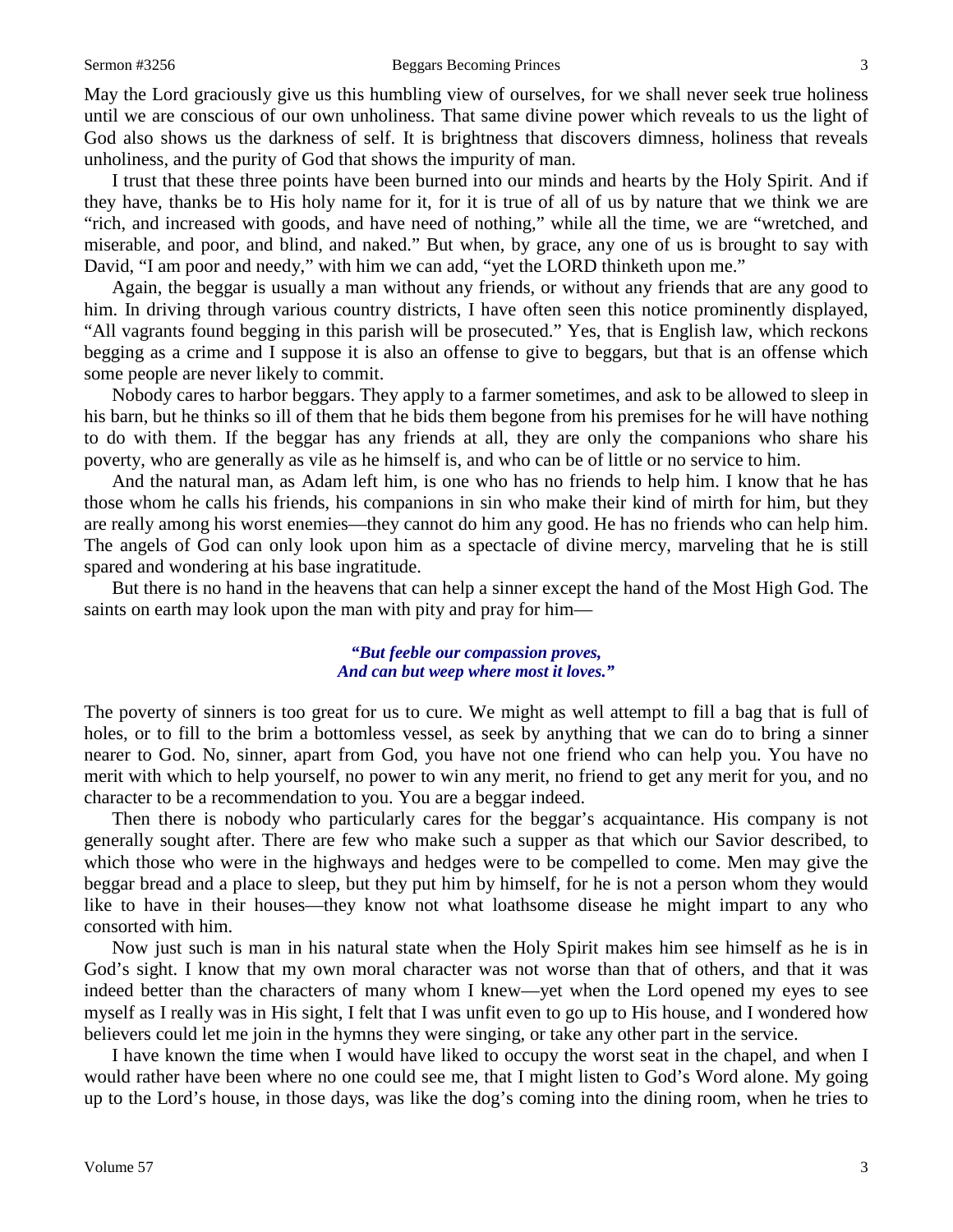slip under the table unobserved and to watch for the crumbs that fall to the ground. He feels that he is there only on sufferance—he does not take his seat at the table, for he feels that he has no right to do so.

I would not give much for a man's conviction of sin if it does not produce in him a very loathsome idea of himself and make him marvel how it is that the mercy of God can ever be outstretched to such a wretch, so vile and self-condemned as he is. If there is anyone here in such a condition as this, it is very likely that he is saying, "Why, I feel just like that, but I thought that mine was an utterly hopeless case."

No, poor soul, your case is a very hopeful one, for it is the beggar, the loathsome, leprous, foul, filthy beggar, covered with disease and defilement, whom God will lift up from the dunghill, and set among princes, and make him inherit the throne of glory.

To complete the picture, let me add that the beggar is one whose entire dependence is upon charity. He knows that he cannot claim anything from you. As he holds out his hand to you, or follows you with his importunity, he is fully aware that whatever he may get will come to him, not according to law, but rather against law and simply as an act of grace.

Such beggars are we with regard to spiritual gifts. If we are to receive pardon, it must come to us by grace. If we ever become reconciled to God by the death of His Son, it must be by an act of charity which we can do nothing to deserve. The beggar is a man whose only virtues are his boldness and his importunity.

And as for you, sinner, there is nothing that becomes you so well as to press boldly to God's throne, and appeal to the graciousness and goodness of His nature, and especially to that display of His love which was given in the person of His bleeding and dying Son. There is nothing more fitting in you than to be importunate, to knock, and knock, and knock again with a holy resolve to take no denial.

Your sins are your most urgent reasons for coming to Christ, your rags are your best livery, your emptiness your only fitness, your ruin is that upon which you are to look, and you are to go to Christ in that ruin just as you are. As you go to Him, go boldly, for you are asking a great mercy from One who has a great heart. You are knocking at the door of the most hospitable King who ever invited beggars to come to Him.

Come to Him with a holy boldness and perseverance—knowing that you will perish unless He looks upon you with an eye of love—and resolving that, if you must perish, it shall be as a poor mendicant pleading that, for His mercy's sake, He would have pity upon you. No one ever did perish who came to Him like that, nor will you.

Thus I have described the character of the spiritual beggar, but it is much blacker than I have painted it. Now we are briefly to consider *the beggar's position*. According to the text, he is on a dunghill—that is the only throne he has by nature.

Why is the spiritual beggar said to be on a dunghill? I think it must be, first, to show that he is as worthless as the rest of the stuff that is there. If the Lord shall only reveal to us our filthy condition as it appears in His sight, we shall feel that it is a positive nuisance, and we shall cry to Him, "Take it away, O Lord, take it away!"

Sin is an offense to the nostrils of the thrice-holy JEHOVAH even more than a dunghill can ever be to the most delicately sensitive man or woman. And when we realize our true condition as sinners, we feel that a dunghill is a fitting place for such a mass of defilement and corruption.

Why is the spiritual beggar said to be on a dunghill? I think it is, next, because that is the most suitable place for the best thing that he has. The only thing a man can trust to before he comes to Christ is his own righteousness, and what is the verdict of Scripture upon that? You know well what it is—"We are all as an unclean thing, and all our righteousnesses are as filthy rags."

The best things that we have, those that we reckon to be of righteousnesses, are only like filthy rags that find a fitting resting place on a dunghill. So, if our best things are only fit for such a position, it is no wonder that we ourselves, in our natural state, are relegated to the dunghill with the rest of the unclean things that are thrown away there.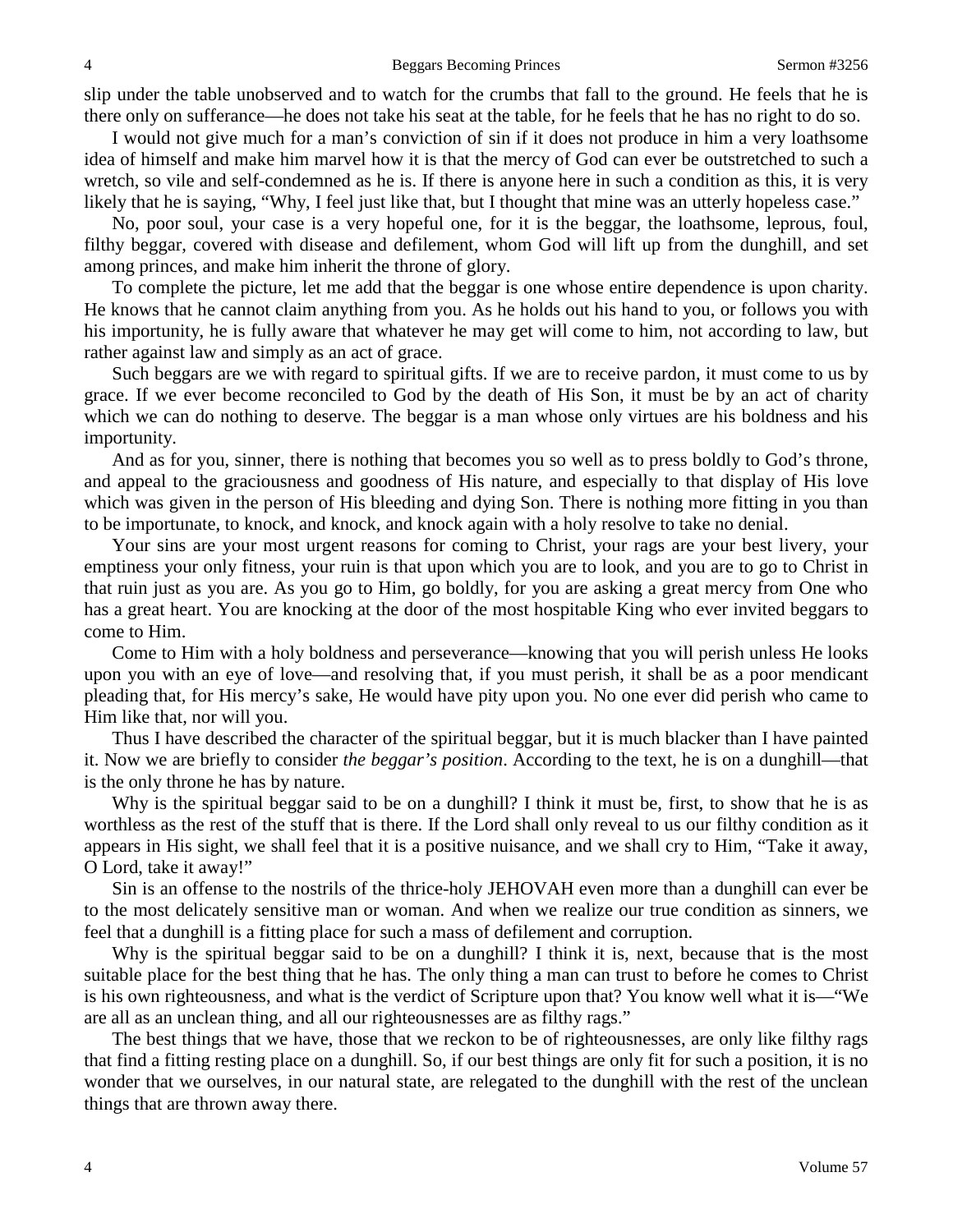#### Sermon #3256 **Beggars Becoming Princes** 5

I think the spiritual beggar is also said to be on a dunghill because that place is typical of the best joy that he has. An unconverted man has some joy, some merriment, some pleasure of a certain sort—but what is carnal joy, after all? Think of the character of the places where the ungodly go for their amusement, or of the various ways in which they seek to gratify the lusts of the flesh, and then say if anything is a more appropriate emblem of them than a dunghill with all its filth and abominations. So, when the man who is a beggar with regard to spiritual things mounts his throne, and sits down upon its softest seat, it is only a dunghill!

That dunghill is also an emblem of his end. It is not only a symbol of the corruption that awaits his body after death, but it is also a type of the final doom of the body and soul when they are flung away as worthless refuse fit only for the dunghill. There have been sinners who, even in this life, have had at last a glimpse of the ruin that sin has wrought in them, and who have, as it were, looked into the hell that stood ready to receive them. I have personally witnessed some terrible experiences in which men, helplessly and hopelessly lost, have been upon the very brink of perdition, and I have then understood what it meant be to be a spiritual beggar on a dunghill.

I have tried to make the meshes of my net so small that none of you might be able to escape from it, but I see some who seem determined not to be caught by it. They turn on their heel and say, "All that we have been hearing does not relate to us. We are not beggars and we are not sitting on a dunghill—we are most respectable members of society."

Well then, sirs, why are you here? Why do you read your Bibles? Why do you pray? If you need no mercy, why do you come to the house of mercy, and call upon the God of mercy? We have no Gospel to preach to such as you, for even Christ Himself said, "I am not come to call the righteous, but sinners to repentance."

Go, you Pharisee, and say as he did in the temple of old, "God, I thank thee, that I am not as other men are"—yet no justification shall drop like blessed dew upon you. But come, you Publican, you who dare not lift up so much as your eyes unto heaven, I think I hear you as you smite upon your breast, dolefully crying, "God be merciful to me a sinner."

You shall go down to your house justified rather than the other, "for everyone that exalteth himself shall be abased; and he that humbleth himself shall be exalted." "Pride goeth before destruction, and a haughty spirit before a fall"—but to the humble and the contrite, God reveals the abundance of His mercy and to the poor in spirit He gives the riches of His grace.

**II.** Now, as my time has nearly gone, I must speak very briefly upon the second part of my subject, which is GOD'S INFINITE GRACE. "He raiseth up the poor out of the dust, and lifteth up the beggar from the dunghill; to set them among princes, and to make them inherit the throne of glory."

As deeply as they fell, so high are they raised. Nay, they are raised still higher than they were before, so that Dr. Watts sang truly when he said that God—

### *"Has made our standing more secure Than 'twas before we fell."*

We lost much through Adam's transgression, but we get all that back, and much more, through Christ's obedience and death, so that where sin abounded, grace does much more abound, and—

> *"In Christ the tribes of Adam boast More blessings than their father lost."*

Our text tells us *what is done for the poor beggar upon the dunghill—*he is set among princes and made to inherit the throne of glory. So, first, he is clothed as princes are clothed. The glorious robe of Christ's righteousness is thrown around this naked beggar and now he is clad as well as the best of the princes by whom he is surrounded, and he also fares as well as they do. Manna from heaven is his daily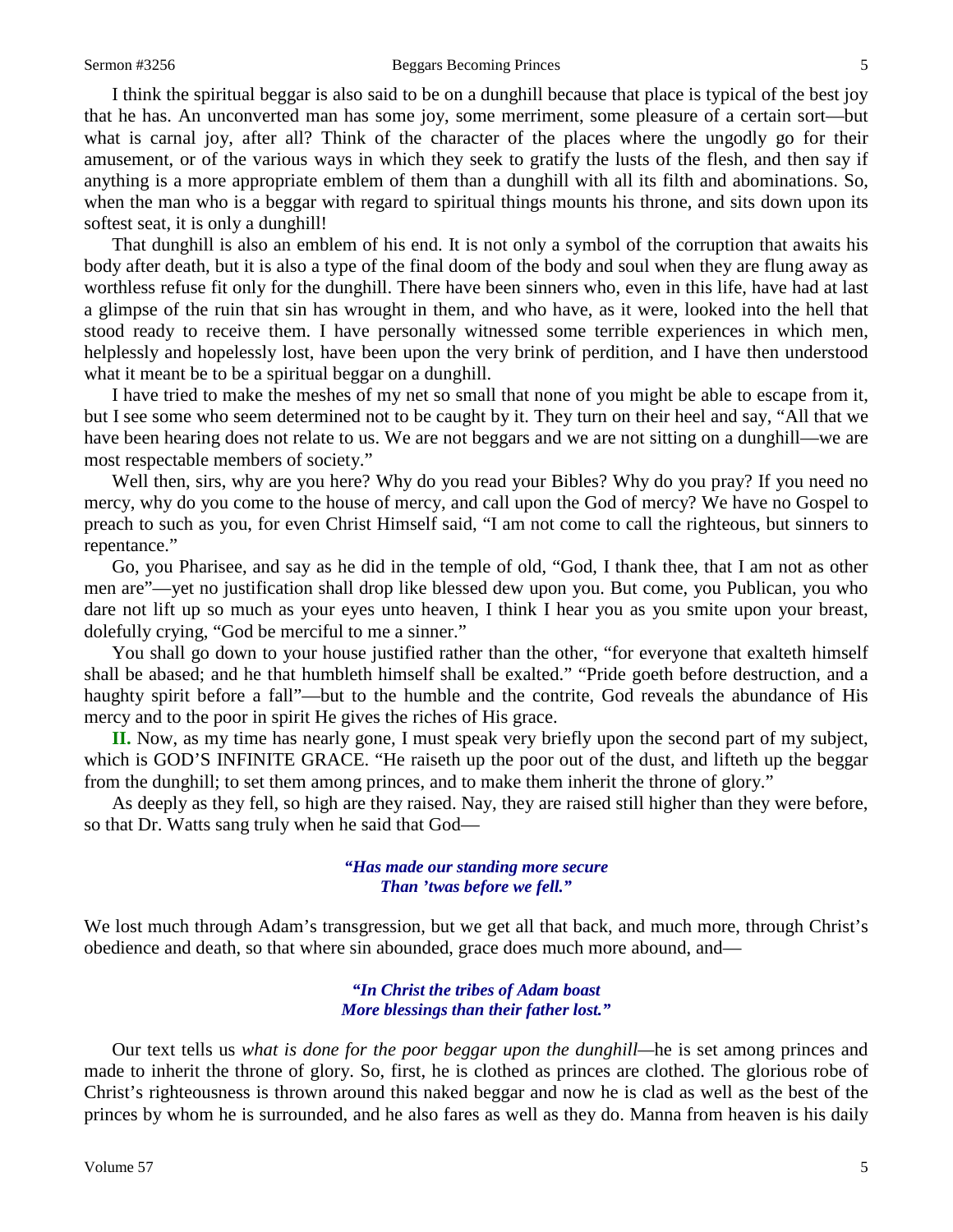portion and water from the rock constantly supplies his needs. And like all the saints, in a spiritual fashion he feeds upon the flesh and blood of Christ, who is now his life.

He is also guarded as princes are, and far more securely guarded than any earthly prince unless he also is a child of God, for the strong right arm of the Almighty is his perpetual defense. He is also housed as princes are, for he dwells in the secret place of the Most High, and abides under the shadow of the Almighty. He has a seat at the table of the royalty of heaven, for he is of the blood royal, a son of the Highest and of the household of God.

Furthermore, he is rich as princes are. Are they heirs of God and joint-heirs with Jesus Christ? So is he a sharer in that high honor. Are they priests and kings unto God? He also is a priest and a king. Do they say, "Abba, Father"? He too can say the same. Does each of the princes say, with Thomas, "My Lord, and my God"? He too can say, "My Lord, and my God." Have they been pardoned? So has he.

Have they acceptance, adoption, calling, regeneration, election, eternal security. He has the same, for however foul and filthy a sinner may have been, when God calls him by His grace, and adopts him into His family, He gives him, not half the family inheritance, but the whole of it. He does not put off the big sinners with the leavings of the feast.

When the father welcomed the prodigal home again, he did not send him to the kitchen among the hired servants, but he killed for him the fatted calf and gave him a son's place at the table. It would be an eternal mercy if the Lord would allow us just to put our heads within the gates of glory, but that is not His way of rewarding the travail of Christ's soul.

Jesus Himself prayed, "Father, I will that they also whom thou hast given me, be with me where I am: that they may behold my glory, which thou hast given me." And to His disciples He said, "Where I am, there shall also my servant be." That is the position that is reserved even for the chief of sinners with Christ where He is. What a wonderful change is in store for the beggar from the dunghill!

> *"To dwell with God, to feel His love, Is the full heaven enjoy'd above; And the sweet expectation now Is the young dawn of heaven below."*

See then, sinner, what the Lord does when "He raiseth up the poor out of the dust, and lifteth up the beggar from the dunghill, to set them among princes, and to make them inherit the throne of glory." He gives them the full heritage of the saints on earth and then crowns it with the glorious inheritance of the saints in heaven.

There is nothing good that the Lord keeps back from them. All the promises of this blessed Book, all the blessing guaranteed by the everlasting covenant are theirs most richly to enjoy. Oh, that the Lord would come this very night and lift up some of you who are like the beggar upon the dunghill, and set you among princes, and make you inherit the throne of glory!

Thus have I hurriedly set before you what is done for the beggar upon the dunghill, and I can only hint at the answer to the next question, *Who does it*? "He raiseth up the poor out of the dust, and lifteth up the beggar from the dunghill." If any of you saw a beggar lying on a dunghill and wanted to help him, I expect you would send your servants to lift him up from his unsavory resting place. I do not suppose you would go and do it yourselves.

It would be very kind for a man to arrange for a beggar in such a position to be taken care of anyhow and so to do it by proxy. But listen to this. "HE raiseth up the poor out of the dust, and (HE) lifteth up the beggar from the dunghill." The great Lord of heaven and earth does this work Himself, He does not do it by proxy.

There are two verses in the 147<sup>th</sup> Psalm at which I have wondered thousands of times—"He healeth the broken in heart, and bindeth up their wounds. He telleth the number of the stars; he calleth them all by their names." He who looses the bands of Orion, and brings forth Mazzaroth in his season, and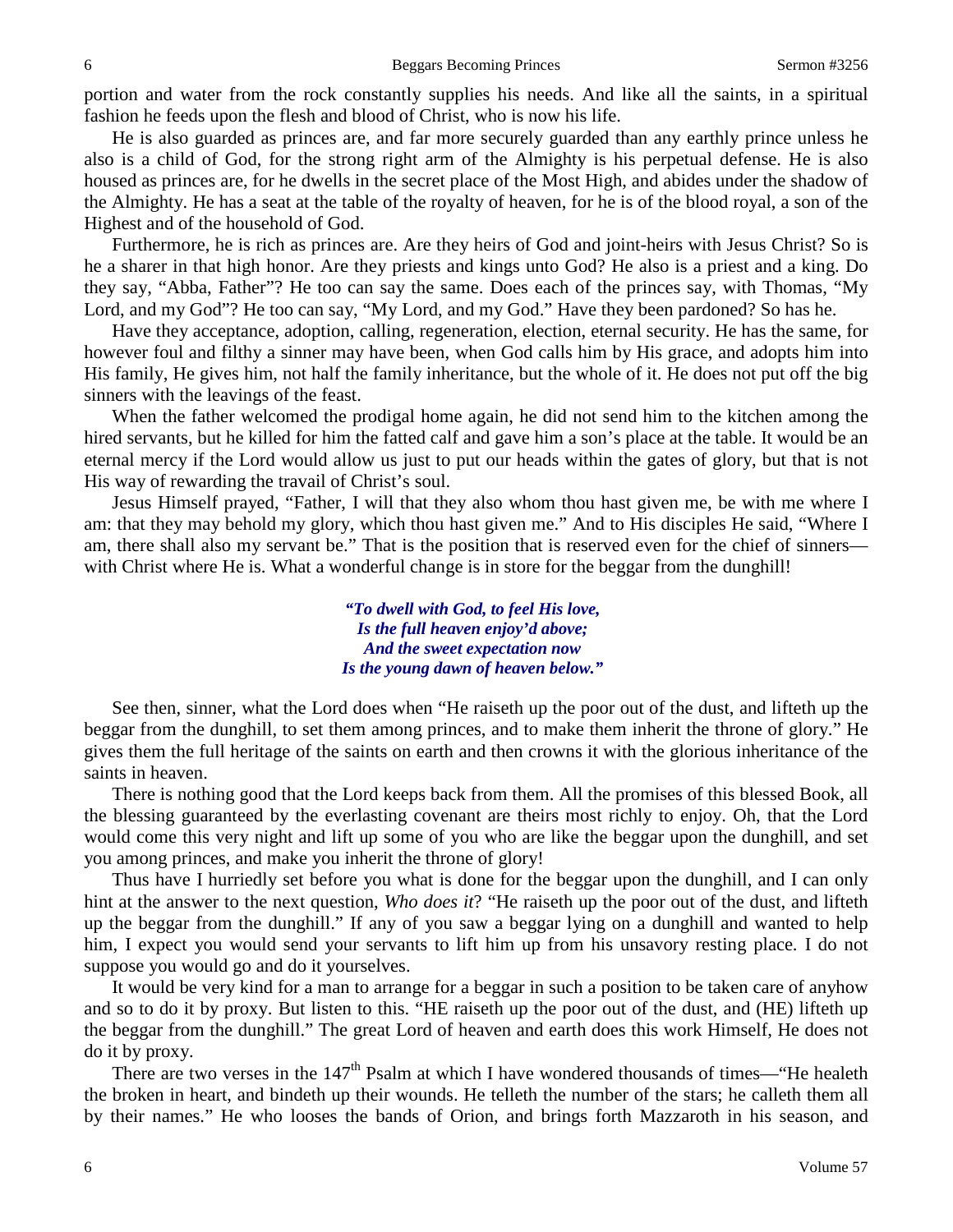guides Arcturus with his sons is the same Lord who bends down in tender pity over the broken in heart, and binds up their wounds with a skill and success that no earthly surgeon can even equal.

Oh, the matchless condescension of the great Lord of love that He should thus pity a sinner, love a sinner, embrace a sinner, and lift up a sinner even from a dunghill! No one else can do it. The minister here frankly confesses his inability to do it. Not all the holy angels together can do it. Only the Spirit of the living God, who first opens our eyes to see our state as beggars, can lead us to look to Jesus Christ, and find in Him everlasting riches and eternal salvation.

Now, lastly, *why does the Lord do this great act of grace?* Why does He lift up the beggars from the dunghill? I cannot tell you any other reason than this—God does it because He wills to do it. Why does He thus look after some of the chief of sinners, and yet leaves many more respectable people to go on in their own way?

I know no reason except than He does it because He wills to do it. His name and His nature are both love, and it is characteristic of love to pour itself out on behalf of misery and helplessness. The Lord looks abroad, and sees the poor, ruined, helpless soul, and straightway the floodgates of His heart go up, and out flows the stream of His lovingkindness and tender mercy.

Perhaps, someone asks, "Do I rightly understand you, sir? I do not often go to a place of worship, but I was passing the Tabernacle and just stepped in. Now I am as bad as I well can be, you surely do not mean to say, sir, that God loves me and such great sinners as I am?" Indeed, my dear friend, I do mean to say it, and to say it upon the authority of God Himself.

"What! Do you mean to tell me that God loves me as I am?" Yes, just as you are. "What! God loves an ungodly man?" Yes, here is a text to prove it—"God, who is rich in mercy, for his great love wherewith he loved us, even when we were dead in sins, hath quickened us together with Christ." Why, if He had not loved us when we were dead in sins, He would never have loved us at all, and we should still have remained dead in trespasses and sins. 'Tis His great grace that lifts a beggar from the dunghill and sets him among princes.

When poor Jeremiah was in the pit and likely to die of starvation, Ebed-melech the Ethiopian did not go to him and say, "Come up out of the pit and I will dress your wounds, and feed you." But he took men with ropes, and some old rags to put under the prophet's arms, and so drew him out of the dungeon. In like manner, God does not say, "Now, sinner, make yourself a saint, and then I will love you," but He lets down the great rope of the Gospel, which is long enough to reach you wherever you may be, and He lines it with the soft rags of loving invitations—and then He lets you put them beneath your arms and trust to them as Jeremiah trusted to Ebed-melech's ropes—and so you shall be drawn up out of sin's dungeon.

David did not say, "I climbed up out of the horrible pit, and then began to sing." Oh, no. But he said, "He brought me up also out of a horrible pit, out of the miry clay, and set my feet upon a rock, and established my goings. And he hath put a new song in my mouth, even praise unto our God." David's song, like Hannah's, and like Mary's, ascribes all grace and glory to God. And if you put your soul's trust in Jesus, the one and only Savior , you also will—

#### *"Give all the glory to His holy name For to Him all the glory belongs."*

Oh, that some spiritual beggar may tonight be lifted up from the dunghill and set among princes, and the Lord shall have all the praise world without end! Amen.

## **EXPOSITION BY C. H. SPURGEON**

### *1 SAMUEL 2:1-10; LUKE 1:16-56*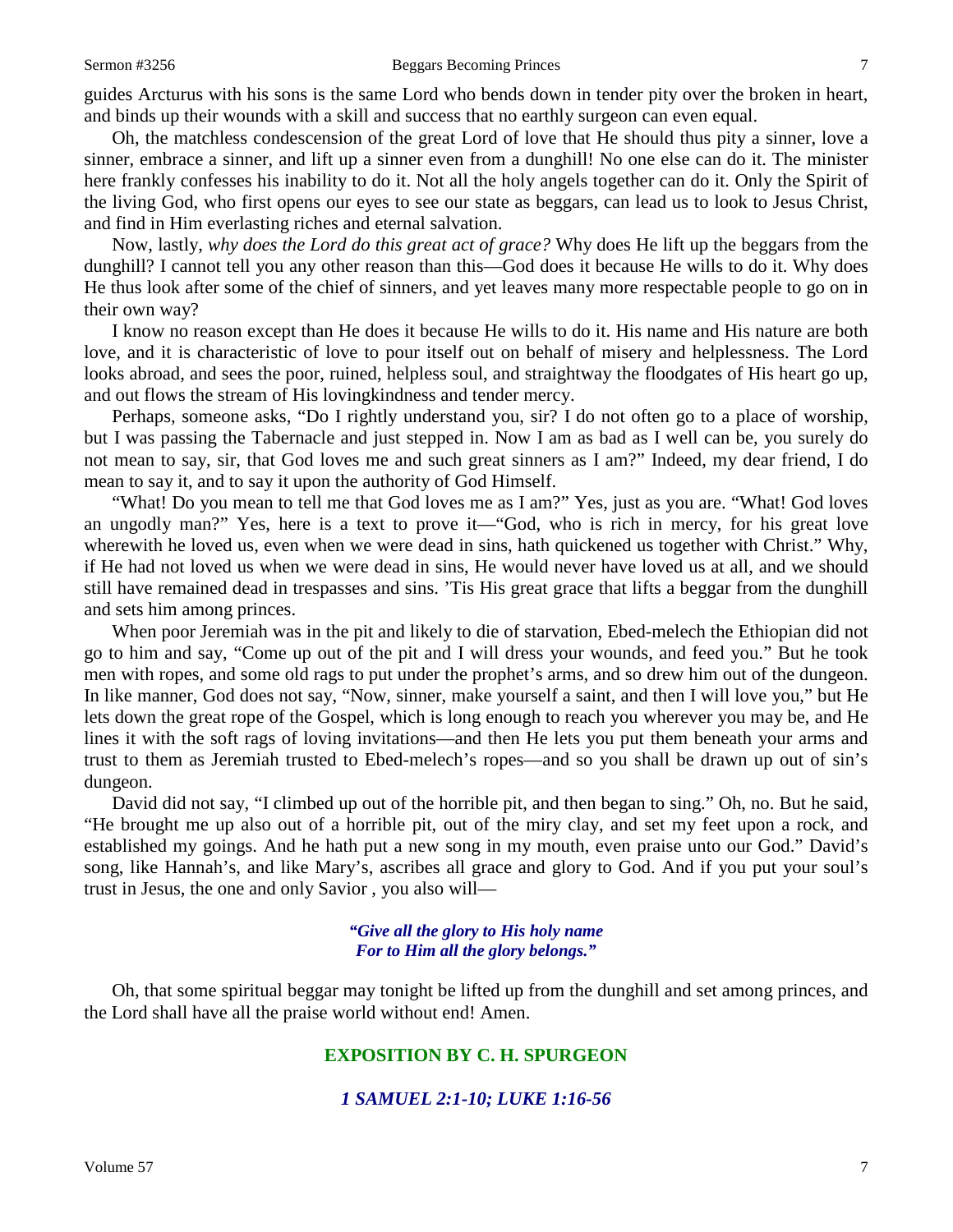We shall read two portions of Holy Scripture and may God the Holy Spirit bless us in the reading of His own Word! We shall first read, in the first Book of Samuel, the second chapter, the song of Hannah. You remember that Hannah was a woman of a sorrowful spirit. A womanly sorrow preyed upon her heart and brought her very low. Not so low, however, as to prevent her from constantly praying to God.

Her prayers were heard and when she came up to the Lord's house, the joyful mother of a son, she took care to remember her former supplication and to offer unto God thanksgiving. Hannah was a woman of great ability, perhaps the chief poetess of either the Old or the New Testament. I expect that Mary borrowed part of her Magnificat from the song of Hannah—at least the recollection of that song must have been strong upon her when she sang what we shall presently read.

#### **1 Samuel 2:1.** *And Hannah prayed and said, My heart rejoiceth in the LORD., mine horn is exalted in the LORD: my mouth is enlarged over mine enemies; because I rejoice in thy salvation.*

Her deliverance seemed to her to be a type and symbol of the way in which God delivers all His people, so she rejoiced in that great salvation which He works out for His people as a whole.

**2-7.** *There There is none holy as the LORD: for there is none beside thee: neither is there any rock like our God. Talk no more so exceeding proudly; let not arrogancy come out of your mouth: for the LORD is a God of knowledge, and by him actions are weighed. The bows of the mighty men are broken, and they that stumbled are girded with strength. They that were full have hired out themselves for bread; and they that were hungry ceased: so that the barren hath born seven; and she that hath many children is waxed feeble. The LORD killeth, and maketh alive: he bringeth down to the grave, and bringeth up. The LORD maketh poor, and maketh rich: he bringeth low, and lifteth up.*

With what jubilation she sings of the way in which God deals with men, putting down the mighty and lifting up the lowly!

**8.** *He raiseth up the poor out of the dust, and lifteth up the beggar from the dunghill, to set them among princes, and to make them inherit the throne of glory: for the pillars of the earth are the LORD's, and he hath set the world upon them.*

Whatever solid thing it is that bears up the frame of this natural world, it is God's power that does support it. He has made all things that are, and He upholds them with the word of His power.

**9.** *He will keep the feet of his saints, and the wicked shall be silent in darkness;*

What an awful picture that is of the doom of the wicked, "Silent in darkness." We read of the one, in the parable of our Lord, who had not on the wedding garment, that he was speechless. And at the last, the wicked will have nothing to say, nothing with which to excuse themselves, nothing with which to comfort themselves, and all around them will be—

#### *"Darkness, death, and long despair."*

Vanquished in their fight with God, conquered forever, "the wicked shall be silent in darkness." I hardly know of a more dreadful picture than that of a spirit sitting amidst the clammy damps of the thick darkness of desolation, forever silent.

**9-10.** *For by strength shall no man prevail. The adversaries of the LORD shall be broken to pieces; out of heaven shall he thunder upon them: the LORD shall judge the ends of the earth; and he shall give strength unto his king, and exalt the horn of his anointed.*

That is the song of this happy woman—and if we read the last three verses of Psalm 113, we shall see that the writer seems to have studied Hannah's song and to have molded his Psalm upon it—"He raiseth up the poor out of the dust, and lifteth the needy out of the dunghill; that he may set him with princes, even with the princes of his people. He maketh the barren woman to keep house, and to be a joyful mother of children. Praise ye the LORD."